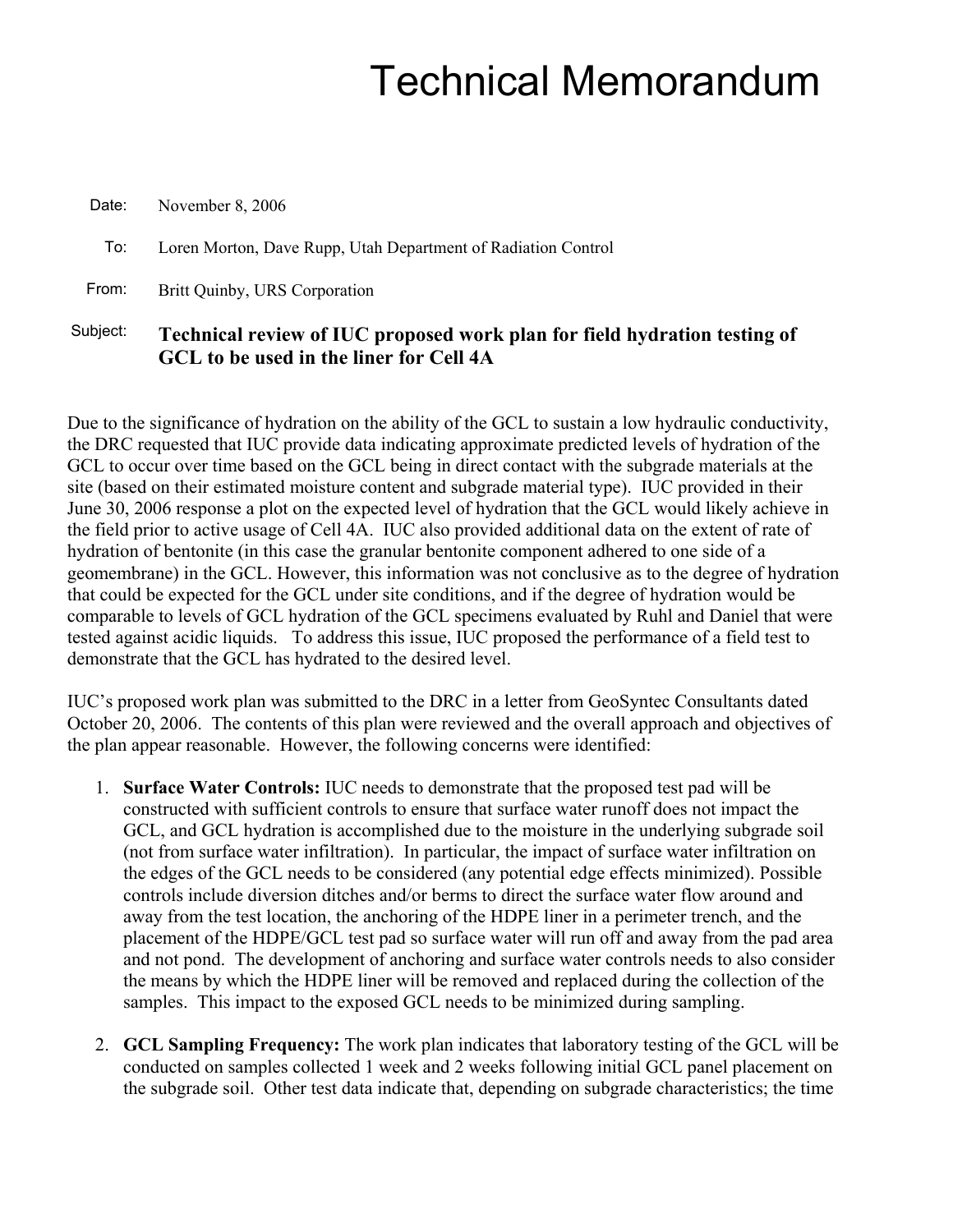required for GCLs to reach moisture equilibration with subgrade soils onto which they are placed may be longer. For example, Daniel and Gilbert (2004) presented data indicating that the water content in a sample of a Claymax GCL placed onto a sandy soil was substantially higher 42 days after placement than it was 7 days following placement. The Claymax GCL likely has a more open weave fabric encasing the bentonite than would the type of GCL proposed for use in the Cell 4A construction, which suggests that the moisture equilibration time for the GCL in this test could be even longer. Therefore, at a minimum please include the collection of samples after 28 and then 42 days.

- 3. **Number of GCL Samples:** It is unclear if six samples will be collected during each sampling event or if six samples were to be collected total (three during each sampling event). There should be a minimum of 3 samples collected for each sampling event. In consideration of this increase in the number of samples per event, the size of the section of GCL may need to be increased to a minimum of 8-feet by 8-feet. This will also allow for more available sample locations. In addition, two of the samples during each event are to be collected from the inner (i.e., 6-feet by 6-feet section), with the remaining one from the outer edges. All sample locations will be documented and identified on a scaled drawing.
- 4. **Subgrade Soil Samples and Testing:** Available test data suggest that other soil characteristics in addition to soil moisture content, such as clay and content can influence the hydration behavior of GCLs that are placed into contact with soil. Because soil characteristics could change across the Cell 4A floor, it will be beneficial (and provide additional insights) to also perform soil gradation and pH testing on the subgrade soil samples collected from the area of the test as well as testing for moisture content. In addition, to provide for a more statistically reliable estimation of the soil properties tested, a minimum of three soil samples need to be collected.
- 5. **Subgrade Conditions:** IUC needs to demonstrate that the GCL will hydrate properly under anticipated subgrade soil conditions. There are several concerns relating to the conditions of the subgrade soil that need to be considered. They are:
	- a. The subgrade soils need to meet the free release criteria for radioactivity.
	- b. The subgrade soil in the area of Cell 4A typically contains elevated levels of salts that can dissolve and may impact the ability of the GCL to hydrate. To simulate the actual subgrade conditions under which the GCL is to be placed, an area in the higher range of salt levels in the cell subgrade soil should be used. Higher salt levels would expected to be most prevalent in the southwest corner of the cell.
	- c. There is concern that the moisture content of the subgrade soil will not be sufficient to allow for acceptable hydration of the GCL in a reasonable time frame. There have been discussions in the past on wetting the subgrade prior to GCL placement to facilitate the hydration process. IUC may want to consider the performance of more than one test pad with varying initial moisture contents. If the subgrade is to be wetted, the water quality of the water needs to be evaluated (i.e., have acceptable salt content and pH).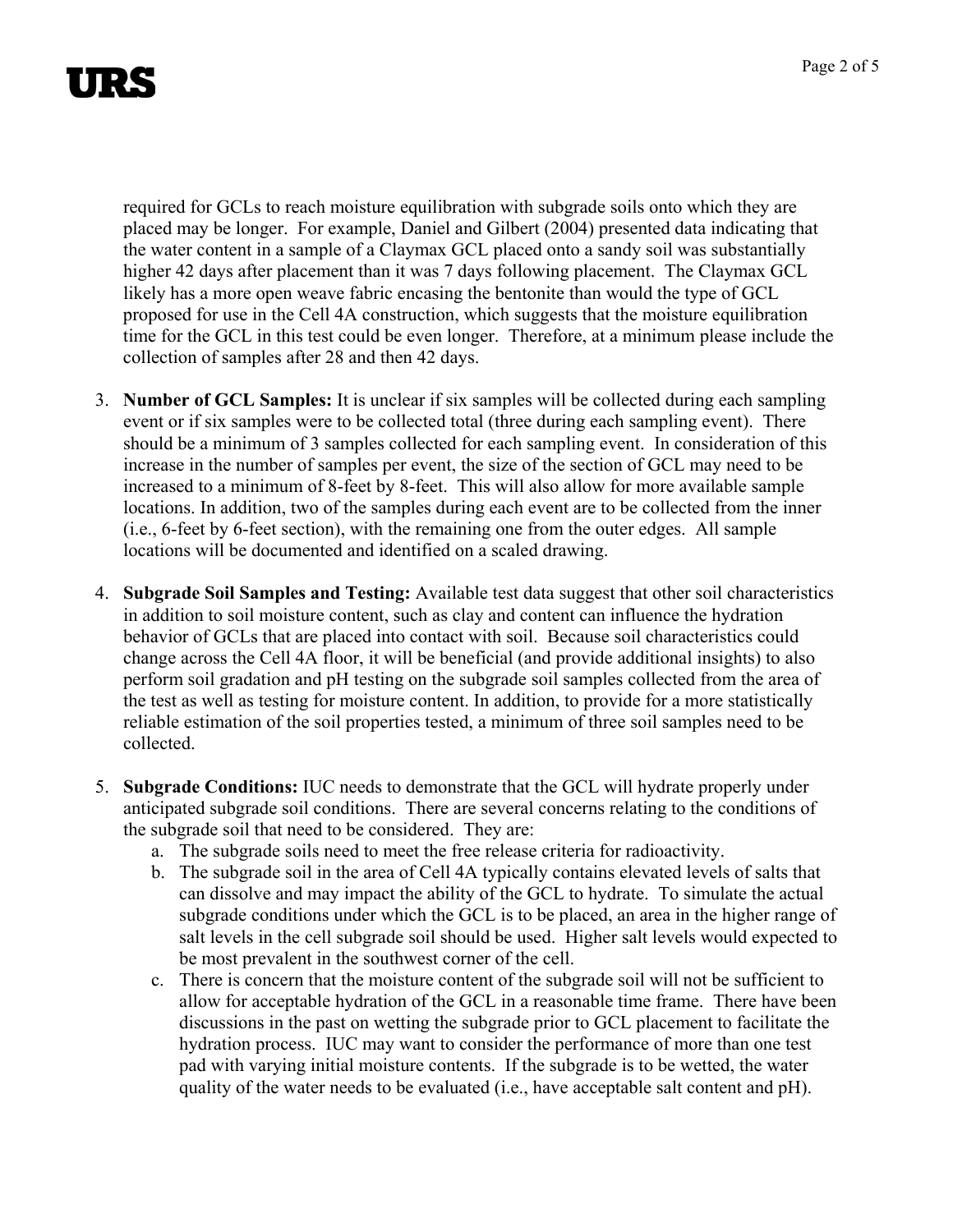- 6. **GCL Placement:** The proposal should clearly state which side of the GCL (nonwoven side or woven side, if a NW/Woven GCL is proposed for use) would be placed against the subgrade. If a double non-woven GCL is proposed for use in the cell construction, the characteristics of both of the nonwoven sides of the GCL should be clearly described. The choice of nonwoven vs. woven side (or the specific nonwoven side) selected for placement against the subgrade could affect the testing results. The precise placement method used in the testing program should be clearly documented and the side of the GCL placed downward needs to be the same as the side of the GCL that will be placed downward in the final GCL installation in the cell.
- 7. **GCL Moisture Content Testing and Criteria:** The work plan stated that the moisture testing of the GCL would be performed in "general" accordance with ASTM D 5993, and for the soil in "general" accordance with ASTM 2216. This indicates that there will variances to these procedures. These variances need to be explained and provided. In addition, it is important to note that the moisture content defined by these tests and the referenced acceptable level of hydration is 150% and is defined by mass of water divided by mass of dry bentonite clay in the GCL.
- 8. **Test Pad Inspection and Maintenance:** Included should be periodic inspections of the test site for disturbance and damage. If damage is identified, it needs to be repaired as soon as possible, documented, and an assessment on the impact on the testing prepared. This assessment to be provided to the DRC for review.
- 9. **Test Pad Implementation and Supervision:** There are no specifics on the implementation of the proposed field-testing presented in the work plan. At a minimum, the implementation needs to be by qualified and experienced geotechnical professionals under the supervision of a qualified Professional Engineer licensed in the State of Utah. A qualified and experienced geotechnical professional is someone who has, at a minimum, a two-year degree in an environmental, geotechnical, and/or engineering field with at least 2 years of field material or environmental testing experience.
- 10. **Documentation:** The work makes reference to the preparation of a letter report that will present the results of the testing. However, there is no mention of the documentation to be generated during the test. At a minimum, the performance of the test needs to be documented via a field logbook and/or data sheets and photographs, which are then organized and included with a final report. Because the data generated by the testing and documented in the report will provide a basis for the liner design, and to be consistent with the requirements of R317-3-1.2 A.1, the final report will need to be prepared by, or under the supervision of, and bear the seal of a Professional Engineer licensed in the State of Utah.

Information included in the documentation needs to include (but is not limited to):

- a. Date/time
- b. Weather conditions
- c. Names of those performing the work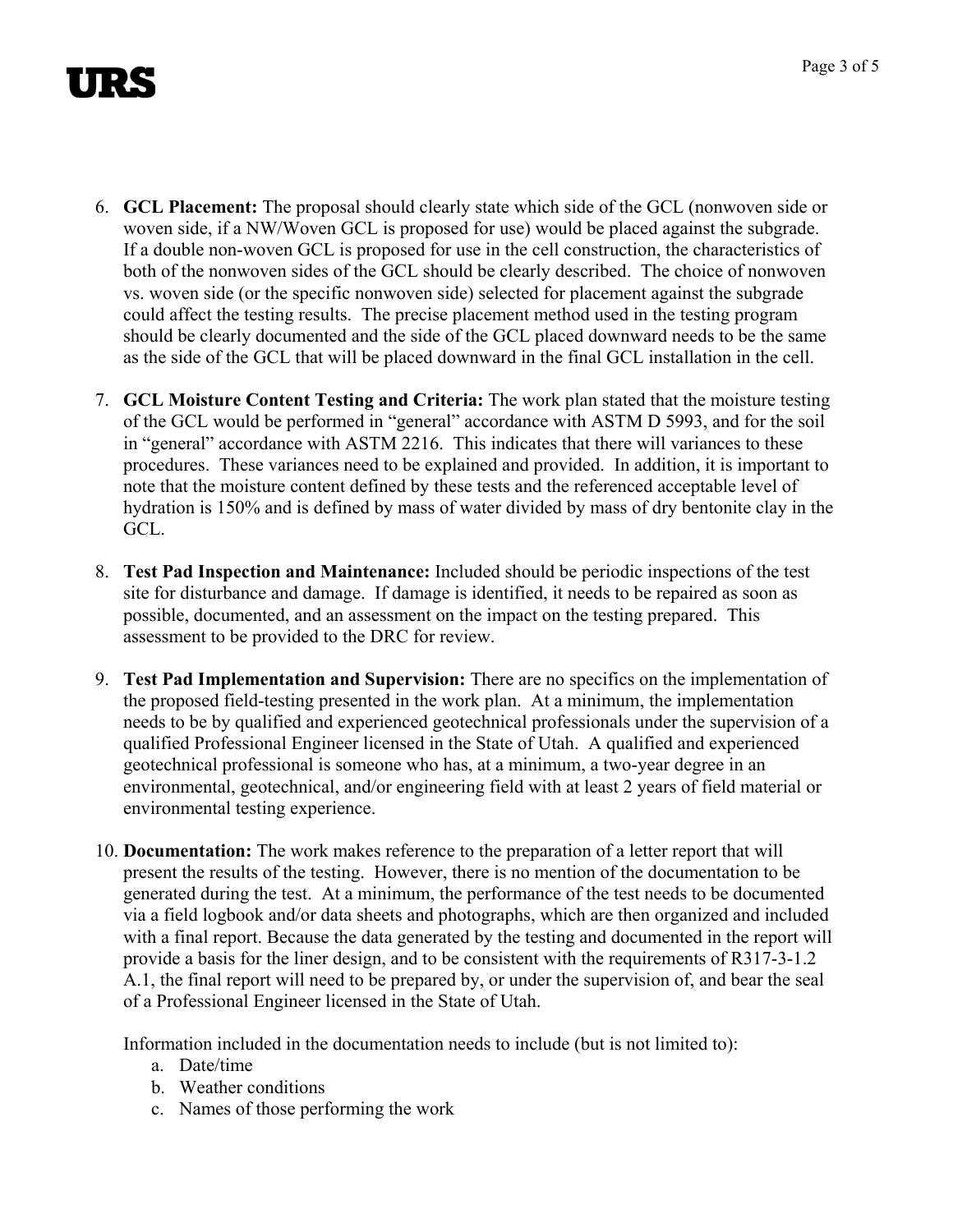- d. Methods used to place GCL/HDPE
- e. Condition of subgrade
- f. Sample ID's, locations, packaging and shipment details
- g. Photos of samples during collection
- h. Description of samples during collection
- i. Field diagrams (as needed)
- j. Results of periodic inspections though out the testing period (including photos)
- k. Repairs performed (if needed)
- l. Records of weather conditions though out the testing period (particularly daily temperatures and precipitation)
- m. Formal and informal test results as well as the methods used to obtain the results
- 11. The documentation will be included in the report to be provided. At a minimum, the report will include:
	- a. Introduction
	- b. Objectives
	- c. Methodology
	- d. Results
	- e. Discussion
	- f. Conclusions
	- g. Attachments (testing documentation)

## **REFERENCES:**

"Cell 4A Lining System Design Report for the White Mesa Mill, Blanding, Utah," by GeoSyntec Consultants, January 2006. Prepared for International Uranium (USA) Corporation.

Daniel, D.E. and Gilbert R. 2004. "Comparison of Gundseal and Claymax at Initial and Latter Stage of Hydration". Data presented at Geosynthetic Clay Liners for Waste Containment, Short Course, University of Texas at Austin, May 19-20, 2004.

IUC, March 7, 2005 Request to Amend Radioactive Material License, White Mesa Mill and Environmental Report.

IUC May 1999, Groundwater Information Report for White Mesa Uranium Mill.

Letter from IUC to DRC dated June 22, 2006; Re: Cell 4A Lining System Design Report, Round 2 Interrogator Response.

Letter from IUC to DRC dated June 30, 2006; Re: Cell 4A Lining System Design Report, Response to DRC Request for Additional Information – Round 2 Interrogatory, Cell 4A Design.

Letter from IUC to DRC dated August 28, 2006; Re: Cell 4A Lining System Design Report, Response to DRC Request for Additional Information – Round 4 Interrogatory, Cell 4A Design.